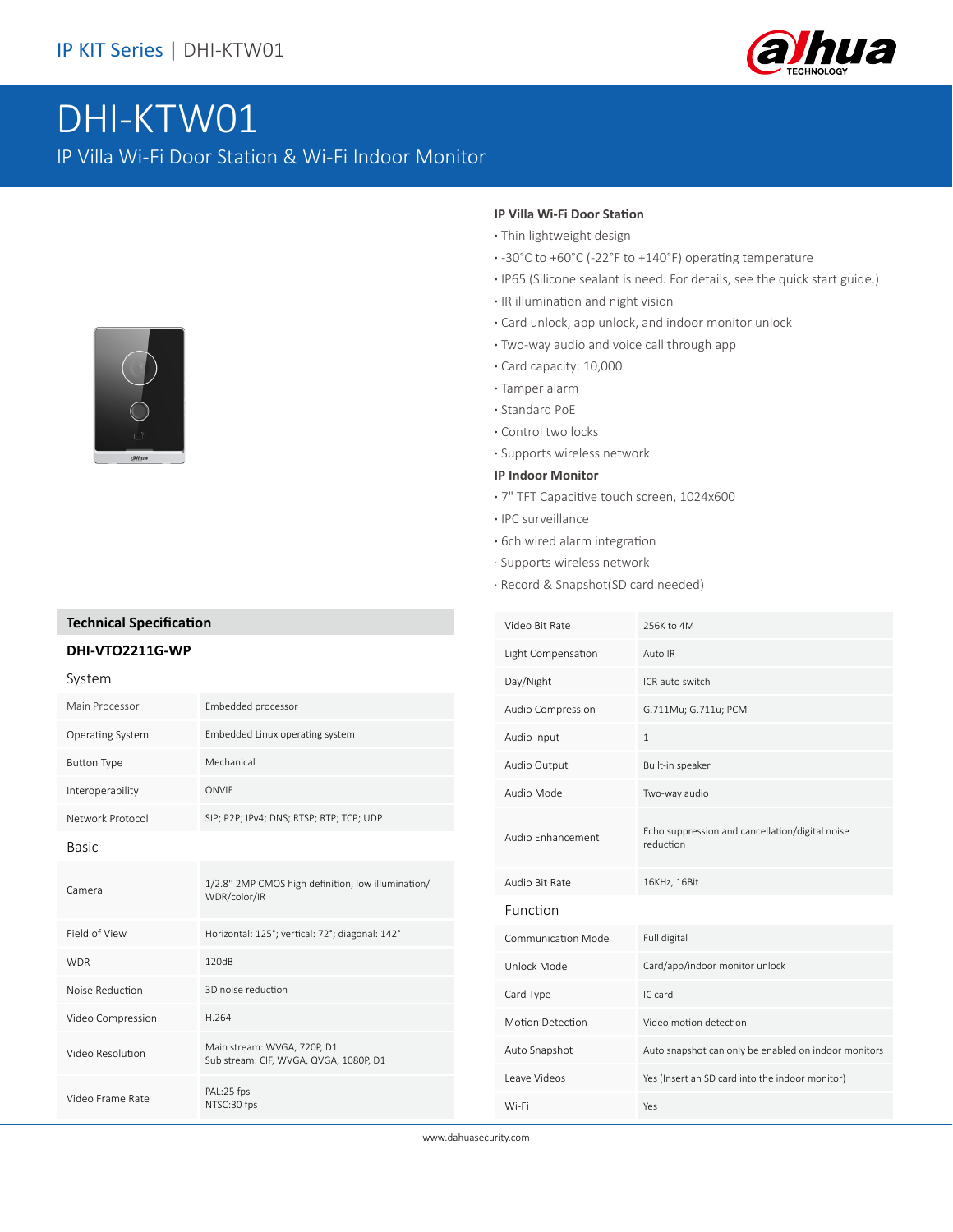# IP KIT Series | DHI-KTW01

| Wireless Standard                     | IEEE802.11b/802.11g/802.11n                                      | Operating System          | Embedded Linux operating system                                                                                               |
|---------------------------------------|------------------------------------------------------------------|---------------------------|-------------------------------------------------------------------------------------------------------------------------------|
| Wireless Frequency Range              | 2.4GHz                                                           | <b>Button Type</b>        | Touch button                                                                                                                  |
| Web Configuration                     | Yes                                                              | Network Protocol          | IPv4, FTP, RTSP, RTP, TCP, UDP, SIP                                                                                           |
| Performance                           |                                                                  | <b>Basic</b>              |                                                                                                                               |
| Card Reading Distance                 | 3cm-5cm                                                          | Screen Type               | Capacitive Screen                                                                                                             |
| Casing                                | PC+Acrylic                                                       | Display                   | 7/10 inch TFT display                                                                                                         |
| Capacity                              |                                                                  | Resolution                | 1024×600                                                                                                                      |
| Card                                  | 10,000                                                           | Video Compression         | H.264                                                                                                                         |
| Port                                  |                                                                  | Audio Compression         | G.711a; G.711Mu; G.711u; PCM                                                                                                  |
| RS-485                                | $\mathbf{1}$                                                     | Audio Input               | 1 omnidirectional microphone                                                                                                  |
| Electric Lock                         | $\mathbf{1}$                                                     | Audio Mode                | Two-way audio                                                                                                                 |
| Alarm Input                           | $\mathbf{1}$                                                     | Audio Enhancement         | Echo suppression and cancellation/digital noise<br>reduction                                                                  |
| Alarm Output                          | $\mathbf{1}$                                                     | Audio Bit Rate            | 16KHz, 16Bit                                                                                                                  |
| Power Output                          | $\mathbf{1}$                                                     | Function                  |                                                                                                                               |
| Exit Button                           | $\mathbf{1}$                                                     | Communication Mode        | Full digital                                                                                                                  |
| Door Status Detection<br>Lock Control | $\mathbf{1}$<br>1, normally closed by default                    | Information Release       | Text messages released by the management center<br>can be received and viewed (Insert an SD card into the<br>indoor monitor). |
| Network                               | 1 10M/100M network port                                          | Elevator Control          | You can control the elevator through the indoor monitor.                                                                      |
| Alarm                                 |                                                                  | Smart Home                | Can be connected to Dahua smart home devices.                                                                                 |
| Tamper                                | Yes                                                              | Leave Videos              | Yes (Insert an SD card into the indoor monitor)                                                                               |
| General                               |                                                                  | DND Mode                  | Yes                                                                                                                           |
| Color                                 | Black plate & silvery frames                                     | <b>Extension Quantity</b> | $\mathsf 9$                                                                                                                   |
|                                       | 12V DC 1A                                                        | Wi-Fi                     | Yes                                                                                                                           |
| Power Supply                          | Standard PoE                                                     | Wireless Standard         | IEEE802.11b/802.11g/802.11n                                                                                                   |
| Installation                          | Surface mount                                                    | Wireless Frequency Range  | 2.4GHz                                                                                                                        |
| Certifications                        | CE/FCC/UL                                                        | Wireless Security         |                                                                                                                               |
| Accessory                             | Brackets and alarm ribbon cable                                  | Encryption                | 64/128bit WEP, WPA/WPA2, WPA-PSK/WPA2-PSK, WPS                                                                                |
| Dimensions                            | 150 mm × 100 mm × 24.8 mm (5.91" × 3.94" × 0.98")                | Storage                   | 8G Micro SD card (max SD card capacity supported is<br>64GB)<br><b>FTP</b>                                                    |
| Protection Grade                      | IP 65 (silicone sealant is needed, see the quick start<br>guide) | Port                      |                                                                                                                               |
| Operating Temperature                 | -30°C to +60°C (-22°F to +140°F)                                 | RS-485                    | $\mathbf{1}$                                                                                                                  |
| Operating Humidity                    | 10%RH-90%RH (non-condensing)                                     | Alarm Input               | $\,$ 6 $\,$                                                                                                                   |
| Operating Environment                 | Outdoor                                                          | Door Bell                 | Yes                                                                                                                           |
| Operating Altitude                    | Beneath 3000 m (9842.51 ft)                                      | Network                   | 1 RJ-45, 10M/100Mbps self-adaptive                                                                                            |
| Power Consumption                     | Standby≤1W, working≤7W                                           | Alarm                     |                                                                                                                               |
| Gross Weight                          | 490 g (1.08 lb)                                                  | SOS                       | Yes                                                                                                                           |
| DHI-VTH5221DW-S2                      |                                                                  | Performance               |                                                                                                                               |
| System                                |                                                                  | Casing                    | PC+ABS                                                                                                                        |
| Main Processor                        | Embedded processor                                               | Color                     | White                                                                                                                         |